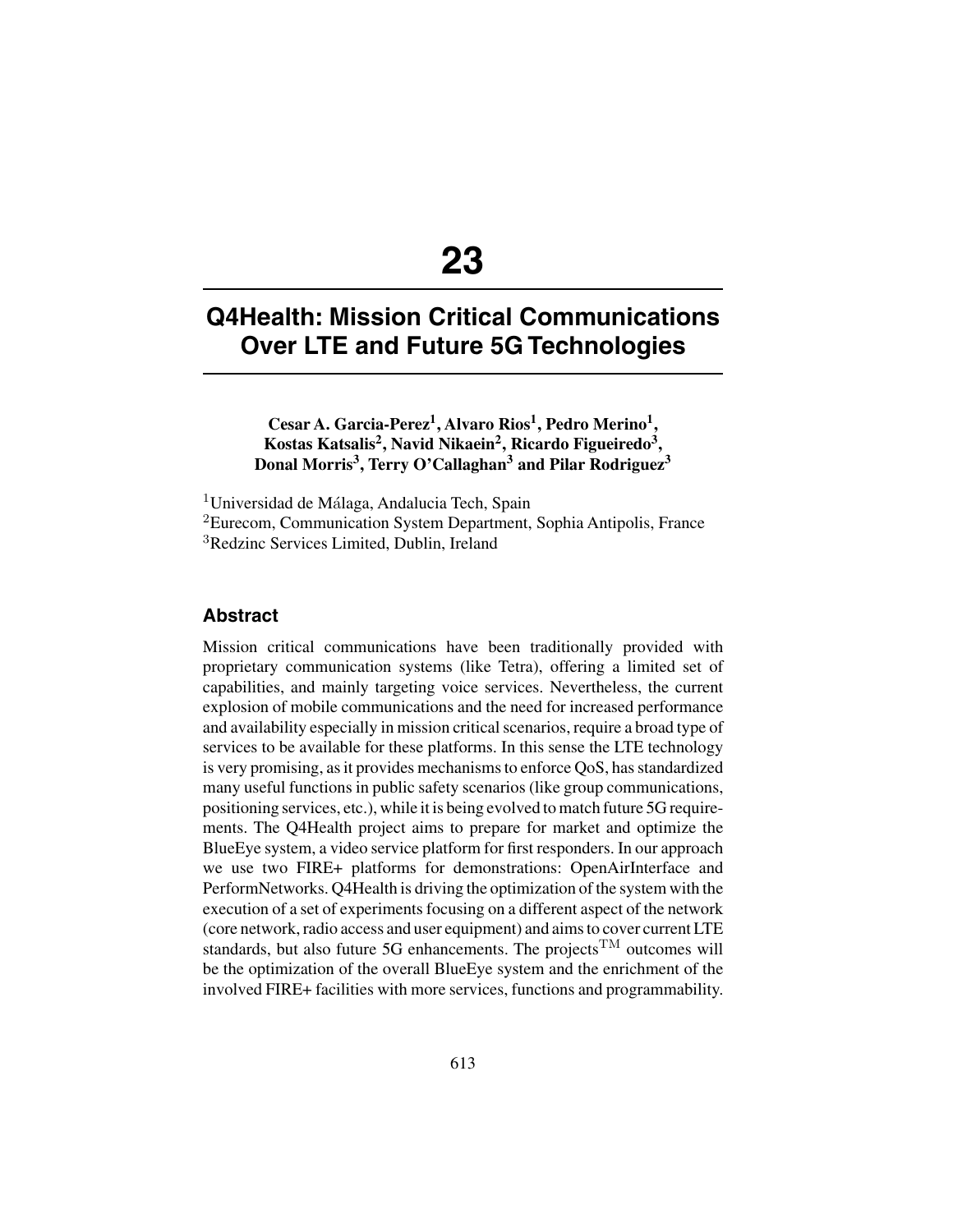**Keywords:** LTE, 5G, Mobile Communications, QoS, QoE.

# **23.1 Introduction**

Q4Health project<sup>1</sup> [1] aims to improve two existing FIRE platforms Perform-Networks<sup>2</sup> [2] and OpenAirInterface<sup>3</sup> [3] in order to provide better innovation services to third parties. This is done by a use case provided by the company Redzinc Services Ltd. that provides BlueEye, a wearable real-time video application for first responders, and VELOX, a virtual path slice solution to enable QoS.

The project is based on a scenario in which first responders of a medical emergency (i.e. paramedics in an ambulance) have a wearable video equipment in the form of hands-free glasses with a dedicated LTE connection, and the objective is to guarantee the video transmission to a hospital where a doctor can monitor the condition of the patient in real time and suggest different treatments in its way to the emergency room. The main challenge is to achieve an interruption-free video broadcast while the ambulance pass through different LTE cells and available Wi-Fi hotspot, always within the accepted parameters defined for this type of traffic (under 150 ms for both audio and video transmissions) [4].

Through a series of experiments in several components of a mobile network infrastructure, all the components of the project will be improved. PerformNetworks will support 5G low latency prototypes and new environments to optimize heterogeneous handover, OpenAirInterface will be extended to test antenna performance and to provide an API for the eNodeB scheduler, BlueEye video service will be optimized to react better to channel and network conditions and VELOX will implement new drivers to expand its end to end QoS capabilities. The experiments will cover all the components and stacks of the network, from the physical layer in the eNodeB to a high level parameter optimization in the *Evolved Packet Core* (EPC). The optimization of all the platforms will improve the experimentation services offered by the two FIRE platforms and will accelerate the time-to-market of the BlueEye and VELOX systems. The experiments are designed to overcome the following challenges, that have been previously identified in field campaigns:

<sup>1</sup> http://www.q4health.eu/

<sup>2</sup> http://performnetworks.morse.uma.es/

<sup>3</sup> http://www.openairinterface.org/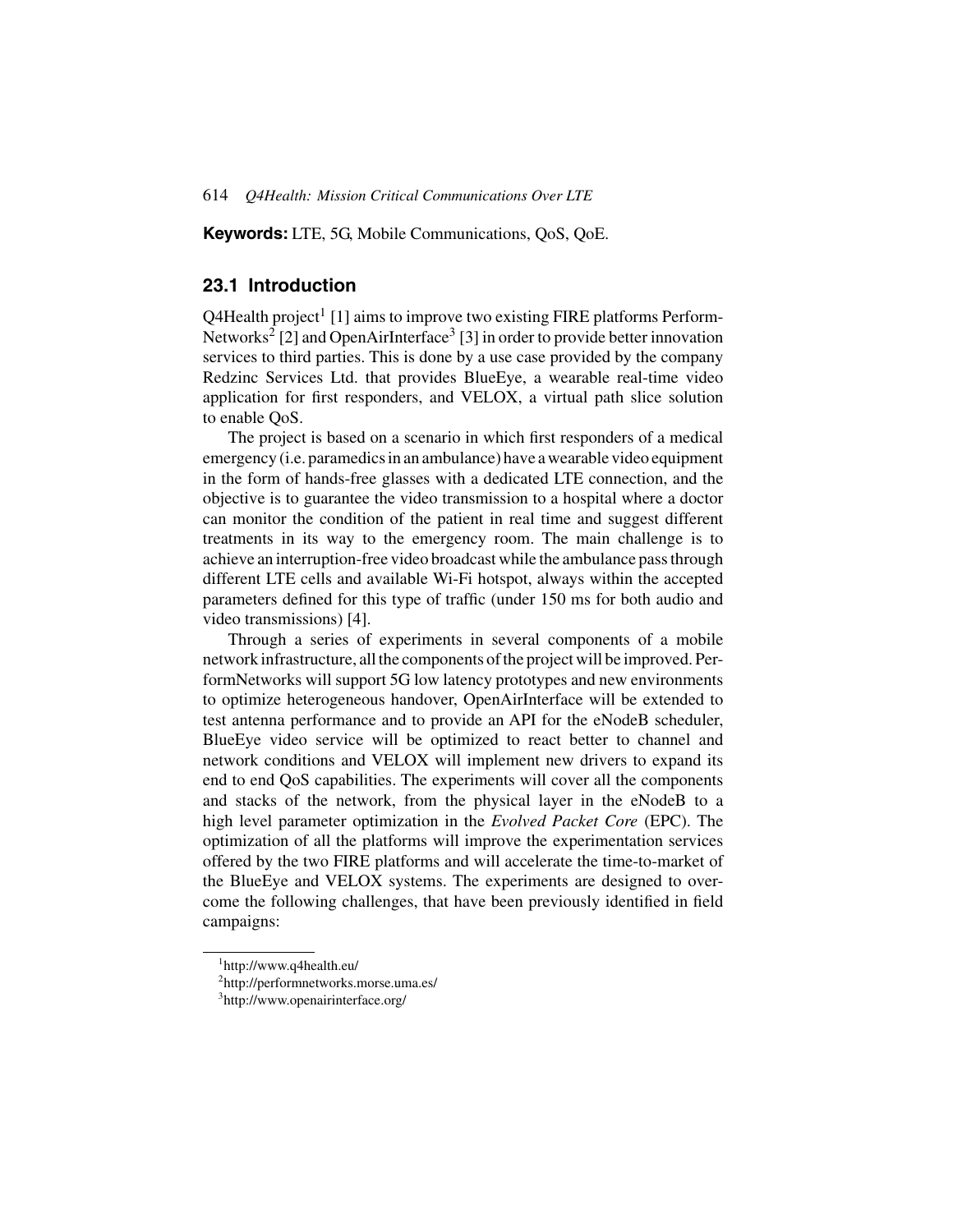- Trigger QoS enforcement procedures dynamically in the LTE network.
- Reduce the end to end latency of mission critical services.
- Improve the behavior of the eNodeB scheduling when attending real-time applications.
- Improve service coverage inside buildings by the introduction of heterogeneous handover and service adaptation.
- Support low latency group communications between adjacent peers.
- Optimize the service quality for the different components and services of an eHealth system (sensors with different criticallity, video, audio, etc.).

The experiments designed to overcome this challenges can be divided in two main groups, one focused on the radio access (described in Section 23.3) which include the base stations and the *user equipment* (UE), and another focused on the EPC (described in Section 23.4) in which new functionality is explored, such as recent 3GPP standards and also the evolution towards 5G.

# **23.2 Motivation**

In most of the world the *Public Protection and Disaster Relief* (PPDR) services use proprietary technologies for its communication needs [5]. Although these technologies have visible advantages for this kind of services, namely the robustness of the communication and the constant availability, for some time now its users have been looking for alternatives that alleviate its shortcomings. One of the main problems of the systems used by first responders, like the *Terrestrial Trunked Radio* (TETRA) [6] used in Europe, is the cost of deploying and maintain a large network to provide coverage to only a few subscribers. This cost also prevents research and advancements in those systems because only large groups or companies can assume that monetary investment, and these groups are not willing to commit resources to upgrade services that have a very low number of customers. The end result of this lack of investment is that emergency communication services don't evolve with the rest of the technology. We can see an obvious example of the misalignment between the capacity of the systems available to emergency teams and those available to the general public looking at the situations of data transmission in mobile networks.While most of us have a theoretical capacity of transmit tens of megabits per second, the TETRA system mentioned earlier in its basic form has a limit of only 36 kbps.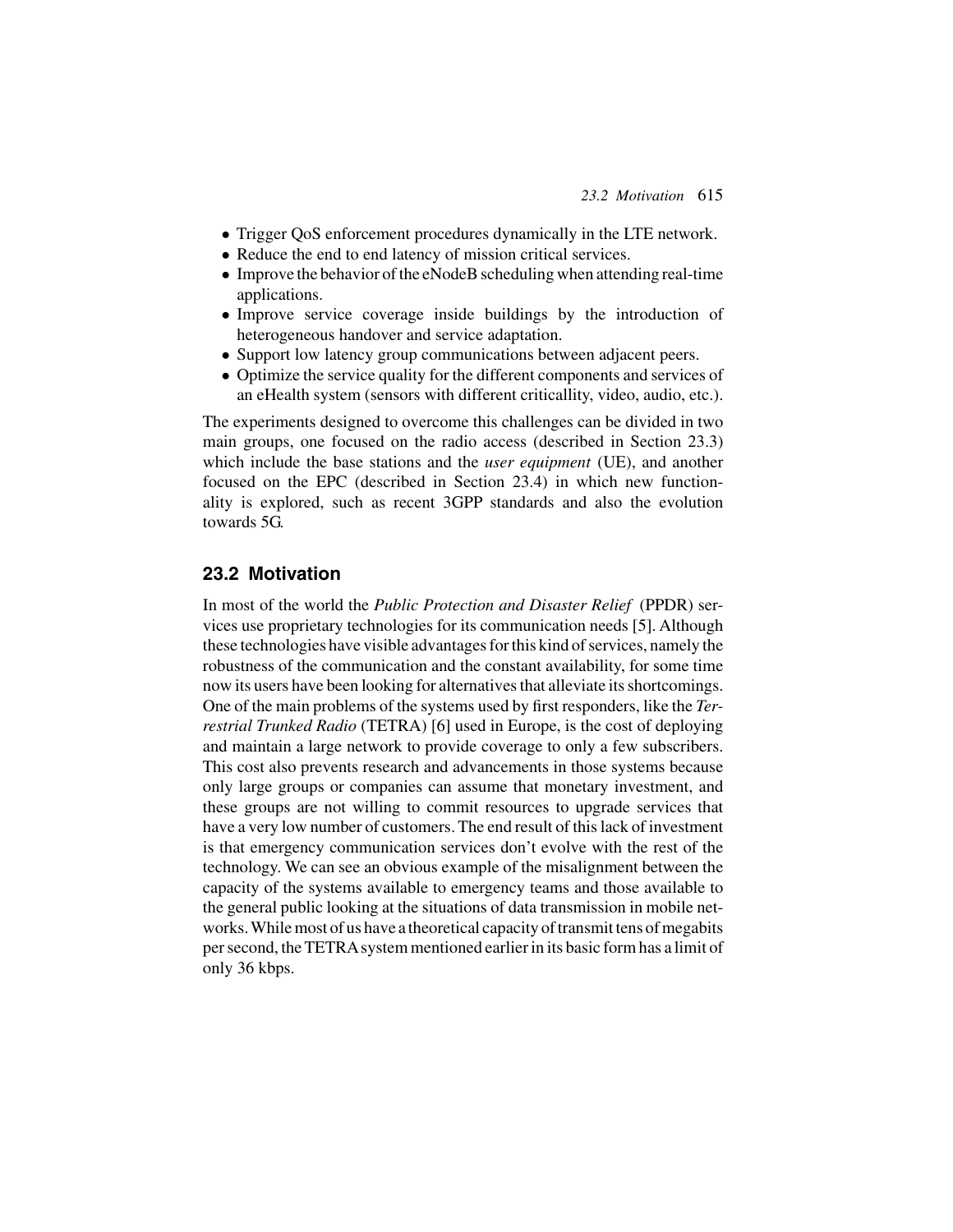#### 616 *Q4Health: Mission Critical Communications Over LTE*

For these reasons there is a push from both the network operators and the final users to upgrade these aging systems to new technologies like LTE [7, 8] which natively support many of the features required by mission-critical communications [9]. For the formers the main motivation is the cost reduction of providing premium services through already deployed networks, while the users can see a great benefit in the use of new technologies like image or video transmission to the operating centers in emergency situations, capability made unavailable in current systems simply due the lack of bandwidth.

With LTE as a basis of the future 5G mobile technology there is also a need to characterize and optimize data links in the search of low-latency and high priority communications [10]. This involves work in every level of the mobile network stack, from the analysis and optimization of the RF schedulers present in the radio station to the identification and dispatch of traffic from specific users or services in the core of the operator network. There is currently a trend that believes the performance of this classic division in layers and its corresponding architectural function (i.e. latency in the physical layers, throughput and network addressing in higher layers) can be greatly expanded by flattening the network structure with the introduction of *Software Defined Network* (SDN) functionality traversal to the architecture [11, 12].

With these additions new possibilities are suddenly available to optimize the communication paths for the traffic characteristics of the PPDR users. By introducing SDN technology in the access layers we can create new services like data broadcast for groups of users without adding new traffic in the backhaul network, or reducing E2E latency by spread geographically the functionality of some of the entities of the operator network converting them in new *Network Virtual Functions* (NVF) that can be executed in the node that needs such services.

## **23.3 Experiments Focused on the Radio Access**

Different radio access equipment can be used in the project depending on the objective of the experiment. The equipment available consists of:

• Commercial equipment used to optimize the platform for the current deployments. This includes the commercial deployments, that can be used just for characterization purposes, and the proprietary indoor deployment available in PerformNetworks, that provides similar functionality but with the possibility of changing the configuration of all the elements.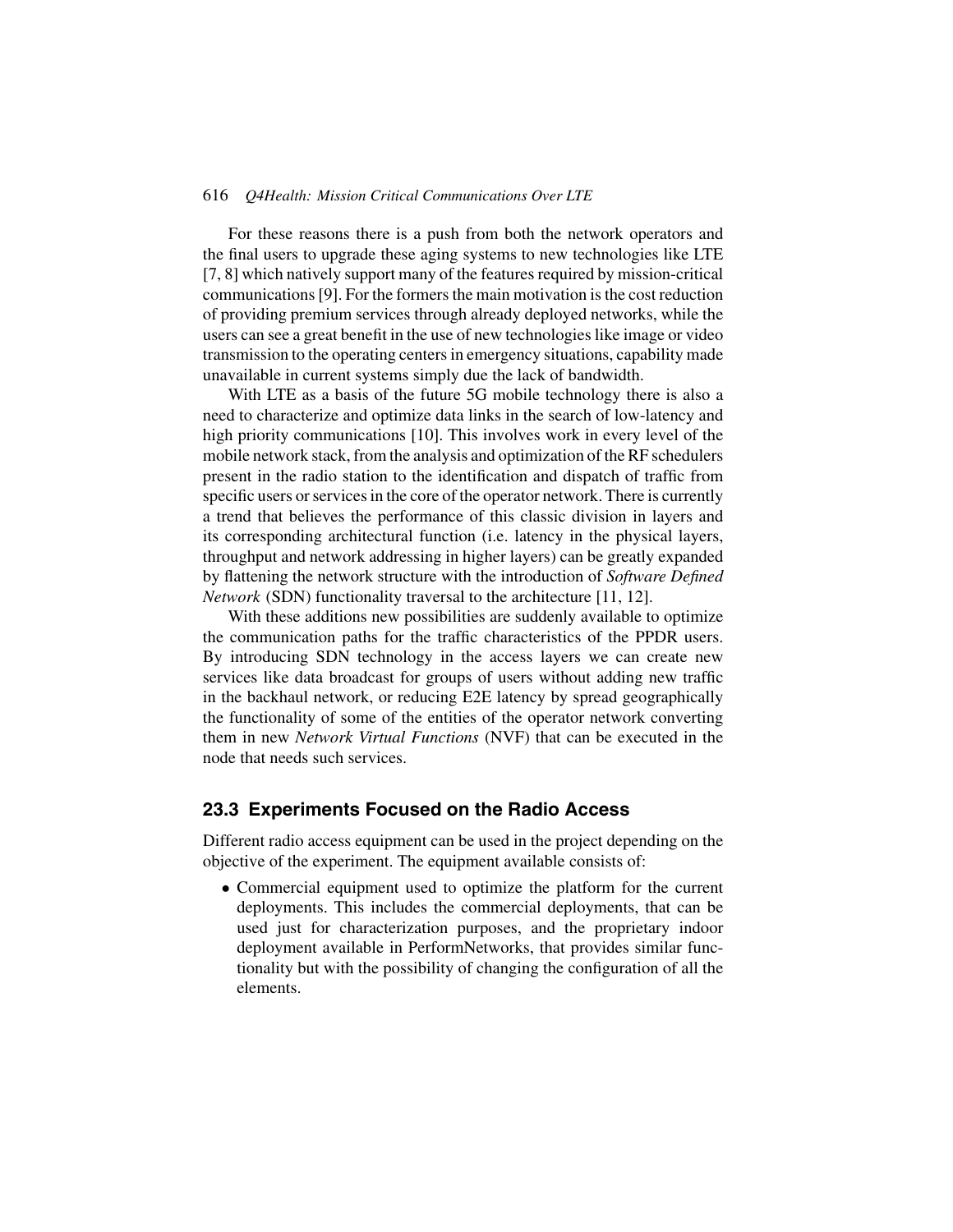- Conformance testing equipment. This type of devices is used by manufacturers on the design and verification process of LTE equipment. The conformance testing equipment can be configured to broadcast in any commercial frequency (which allows it to be used with devices of different countries). Furthermore it enables the fine configuration of many parameters on the LTE stack (even non commercially available configurations) and it also provides channel emulation, that can be used to test the UE under different channel conditions but maintaining the reproducibility (enabling exhaustive characterization of the terminals).
- *Software Defined Radio* (SDR) based equipment. This is the more flexible approach for research, as this equipment combined with available open source stacks can be used to test new concepts on the lower layers. This will be the approach for the experiments that required experimentation beyond market.

It is planned to evaluate different LTE dongles in order to have a comparison of their behavior under different channel conditions and their application level performance. This comparison will be mainly performed in the conformance testing equipment and could be used to select the most appropriate for the application. Besides the characterization of different LTE UEs there are additional experiments foreseen, focused in different parameters of the radio interface and covering the antenna and the MAC schedulers.

The modem of the BlueEye platform should be kept in a belt so the selection of an appropriate antenna is very important. The evaluation of the different antennas will be made by the execution of a series of experiments covering multiple topologies under different interfering conditions. Several metrics of the application layer will be considered such as transmission rate, error rate, etc. The setup to be used for these experiments is depicted in Figure 23.1.

OAI eNodeB will be used as base station as it can provide measurements on the power reported by the UE while being connected to the PerformNetworks  $EPC<sup>4</sup>$ . The evaluation scenarios include:

- Static UE (the UE is not moving). The UE will be located in different fixed locations from the eNodeB and the measures will be acquired with and without obstacles.
- Moving UE. The idea of this scenario is to test the antennas in mobility conditions. In the laboratory scenarios the mobility profile will be pedestrian but a vehicular one could be used when evaluating on external networks.

<sup>&</sup>lt;sup>4</sup> Provided by Polaris Networks.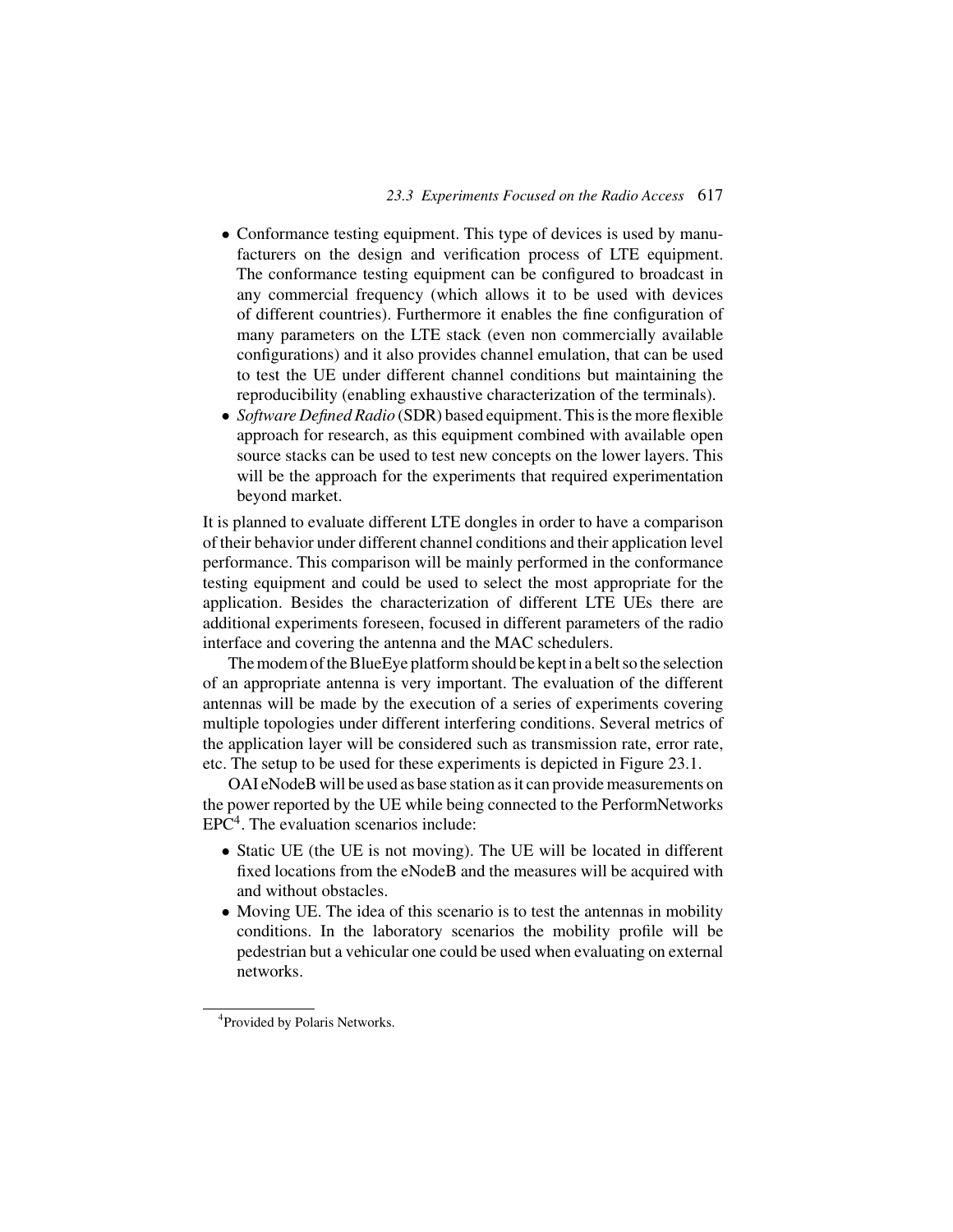

#### 618 *Q4Health: Mission Critical Communications Over LTE*

Figure 23.1 Antenna experiments overview.

The behavior of the scheduler is very important as it has a big impact on the performance of the applications. This is especially relevant in mission critical real-time communications that are very sensitive to the latency and traffic shaping introduced by the scheduler. Current schedulers algorithms do not differentiate their behavior based on the traffic type (this information is not available in the MAC layer) but introducing these parameters into the decision process could achieve gains in the performance of the applications. To to add them the OAI eNodeB will be modified in order to support passing of information to the scheduler during execution time.

The main objective of the scheduler experiments is to analyze what are the optimal cell-specific and protocol configurations available for a base station as wells as a scheduling policy that is able to consider traffic characteristics to meet the application requirements. The technical approach considers the introduction of programmable *Radio Access Network* (RAN) technologies, using the SDN design paradigm, on the OAI eNodeB. The data plane will be decoupled from the control plane, with a remote controller communicating with a local agent residing in the base station. Execution time decisions will be made regarding MAC scheduling and Resource Blocks allocation to facilitate real time prioritization of video traffic for the first responder. Figure 23.2 depicts the scheduler experiment setup. A new API will be included in the OAI eNodeB that could be accessed by third party applications.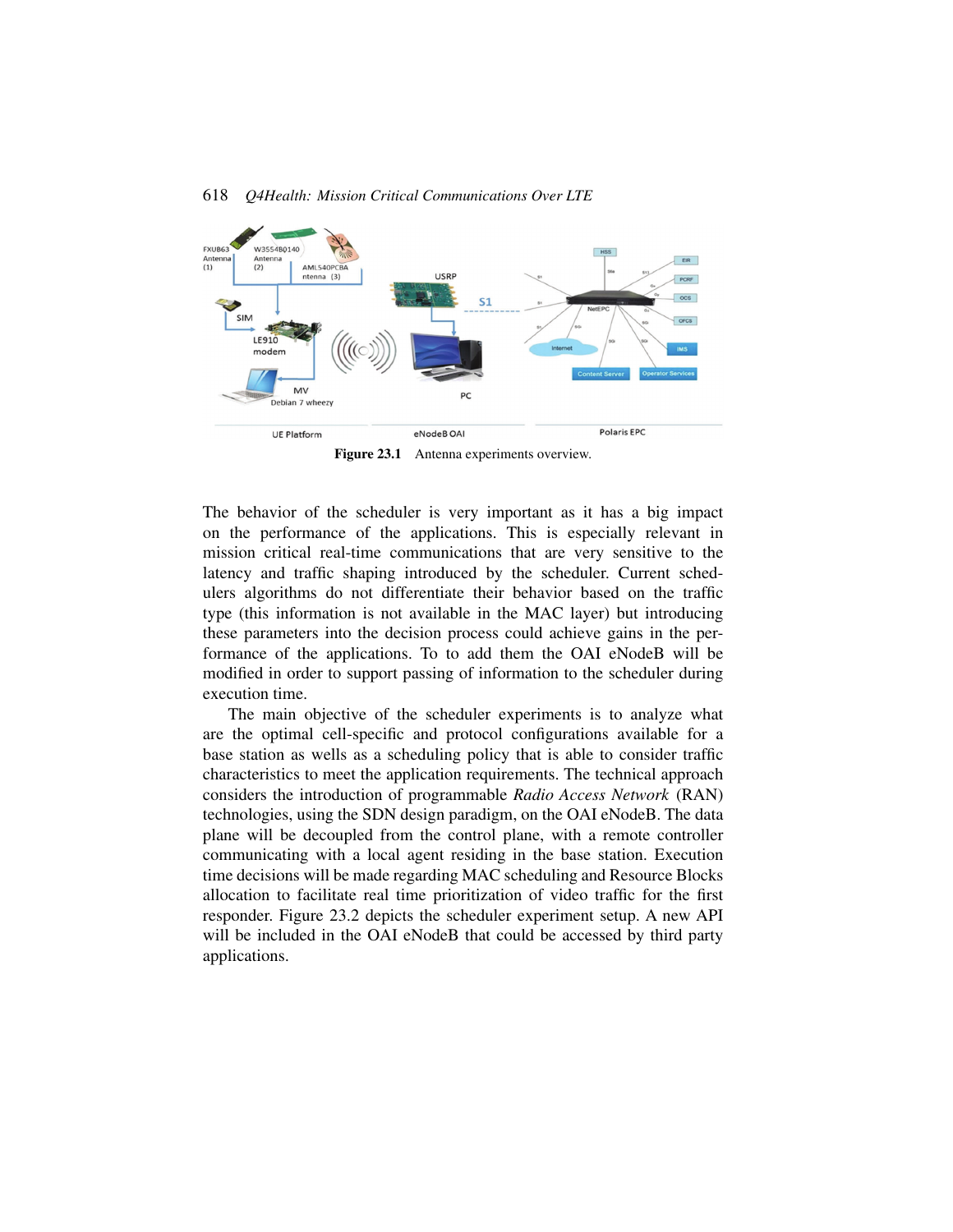#### *23.4 Experiments Focused on the EPC* 619



# **23.4 Experiments Focused on the EPC**

The experiments based on the EPC contemplates the measurements of metrics on standard procedures of the core network but also the evolution of it to integrate SDN techniques, *Mobile Edge Computing* (MEC) and *Over-The-Top* (OTT) QoS requirements of third party applications. Figure 23.3 depicts the target testing architecture for the core network. The following domain division has been assumed:

- Operator Domain is the operator private network and it is normally not available to third parties.
- Operator Domain for Third Party Network Applications is still part of the operator domain but it provide access to third parties to some functionality such as the *Rx* interface or a SDN controller.
- Internet Domains, this will be outside the operator domain and it comprises many different domains.

The components of the EPC are the standard ones plus the addition of an instance of *Open vSwitch* (OVS) in the backhaul. This OVS can be used to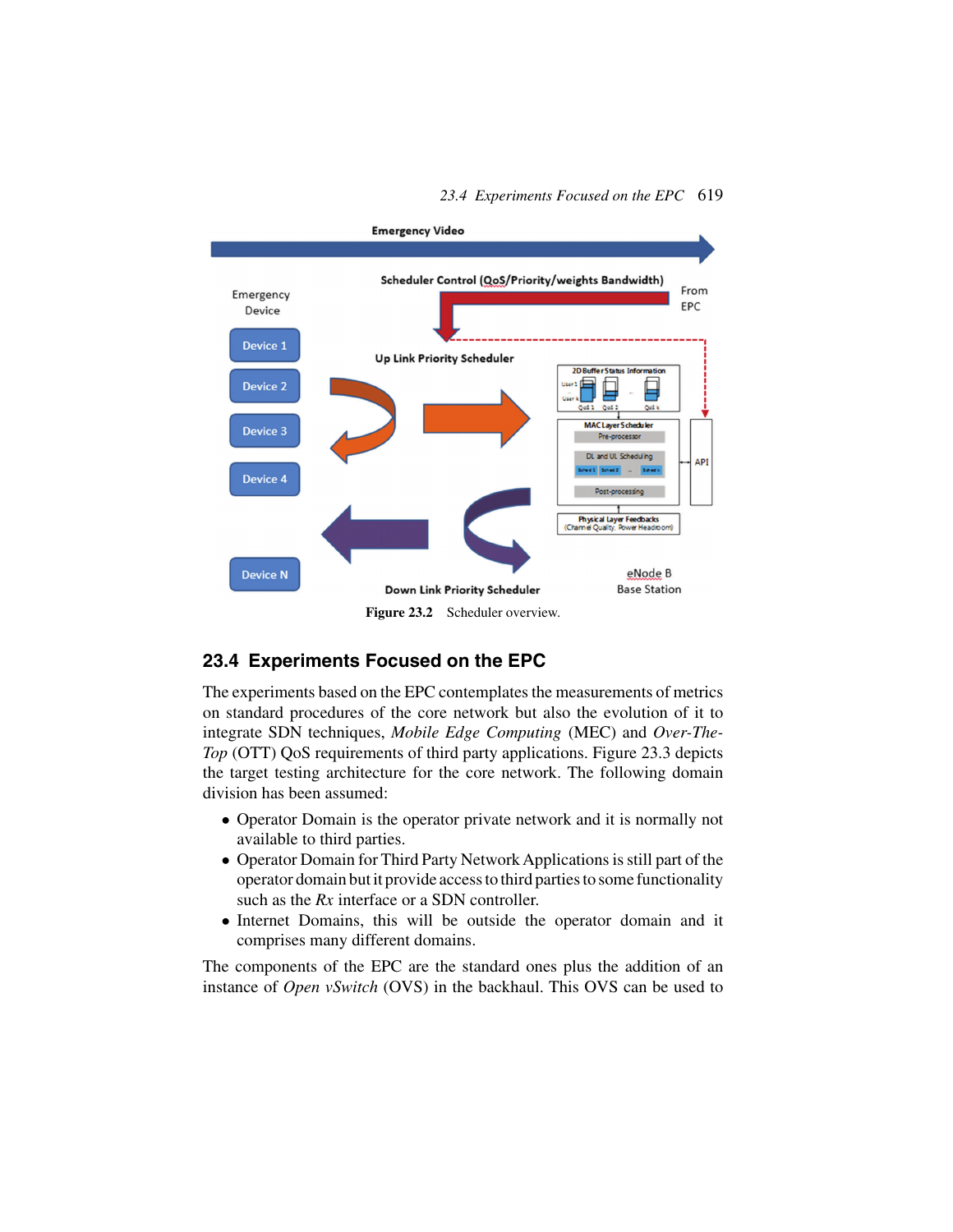

#### 620 *Q4Health: Mission Critical Communications Over LTE*

Figure 23.3 EPC architecture overview.

forward the control and data plane of the eNodeBs towards a Middlebox. The rules to do so will be injected via a network application running on top of an ONOS SDN controller. The Q REST API provides access to different functionality such as group video communications, low latency services and OTT QoS demand from third party applications.

The first set of experiments in the core network will acquire statistics about the signaling procedures of the control plane. Several tools to extract the success rates as well as the mean times of common procedures have been implemented. The statistics extracted with these tools can be used to compare different modems but also to evaluate the effect of the changes introduced in the network. Some of the signaling KPIs to be produced are:

- EPS Attach Success Rate (EASR), that will be used to determine how Q4HEALTH can improve the connectivity in indoor deployments.
- Dedicated EPS Bearer Creation Success Rate (DEBCSR), the QoS demands from the video application will trigger bearer creation on the core network.
- Dedicated Bearer Set-up Time by MME (DBSTM), the setup time is also important as it will determine the time to establish the QoS enforcement in the link, which is important in heavy-traffic scenarios.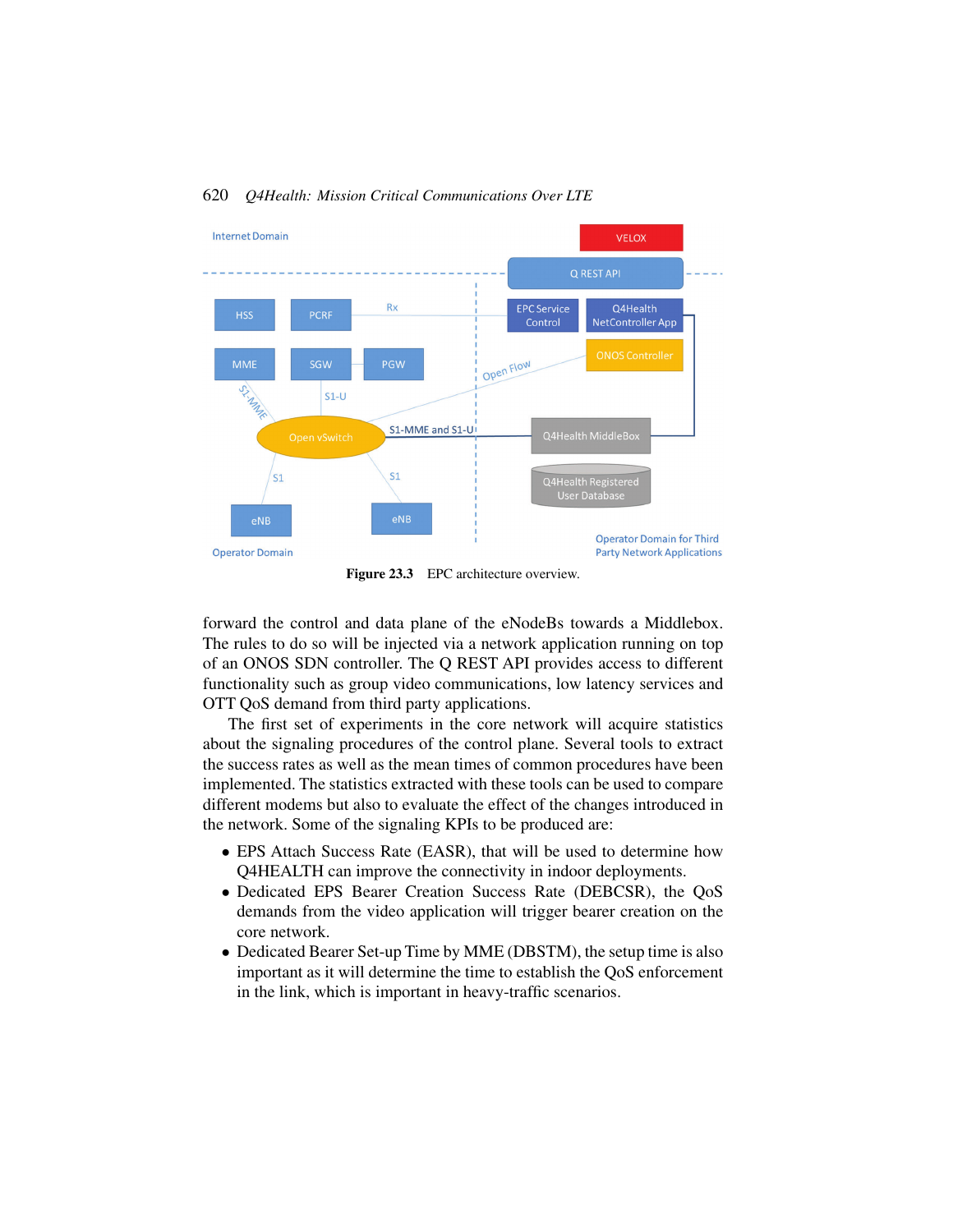- Service Request Success Rate (SRSR), which determines the success rate when the UE goes from idle to connected (for instance after a paging procedure.)
- Mean Active Dedicated EPS Bearer Utilization (MADEBU) determines the resources allocated by the UE, and this could be used as based to determine costs based on potential prices.
- Inter-RAT Handover Success Rate (IRATHOSR), to characterize the performance of seamless handover.

The main line of exploration of the handover procedure will be stress testing by constantly triggering the procedure on the network as well as the seamless heterogeneous handover to Wi-Fi that will be provided by the ANDSF and ePDG [13] components in the EPC. It will be studied under different scenarios including:

- Commercially available networks. The results on live networks will be used as a baseline. In this scenarios the handover will be studied from an RRC perspective by analyzing traces at that level of the stack, obtained with drive testing tools.
- Release 12 Emulator which can be used to test the handover procedure under different channel conditions and network configurations.
- A Small Cells scenario which will be use to test the heterogeneous handover by integrating them with a release 12 EPC with support for non-3GPP access networks.

Another important aspect of these systems is the possibility of configuring quality of service for their systems. This functionality is implemented by the VELOX engine, which supports different drivers to enable it. VELOX will implement a driver for the scheduling request experiments previously described but also drivers to enforce QoS between the different domains (by the insertion of rules in the transport switches) and a driver to trigger QoS demands via the Rx interface in the core network. With these drivers the system will be capable of enforcing a determined QoS in all the elements of the network, improving considerably the overall performance and reliability of the system.

The introduction of the Middlebox depicted in Figure 23.3 has two purposes, on one hand it can be used to provide low latency communications between peers geographically close. On the other hand it can be used to implement group video communications easily. For both functionality the OVS instance in the backhaul will be configured to copy and forward all the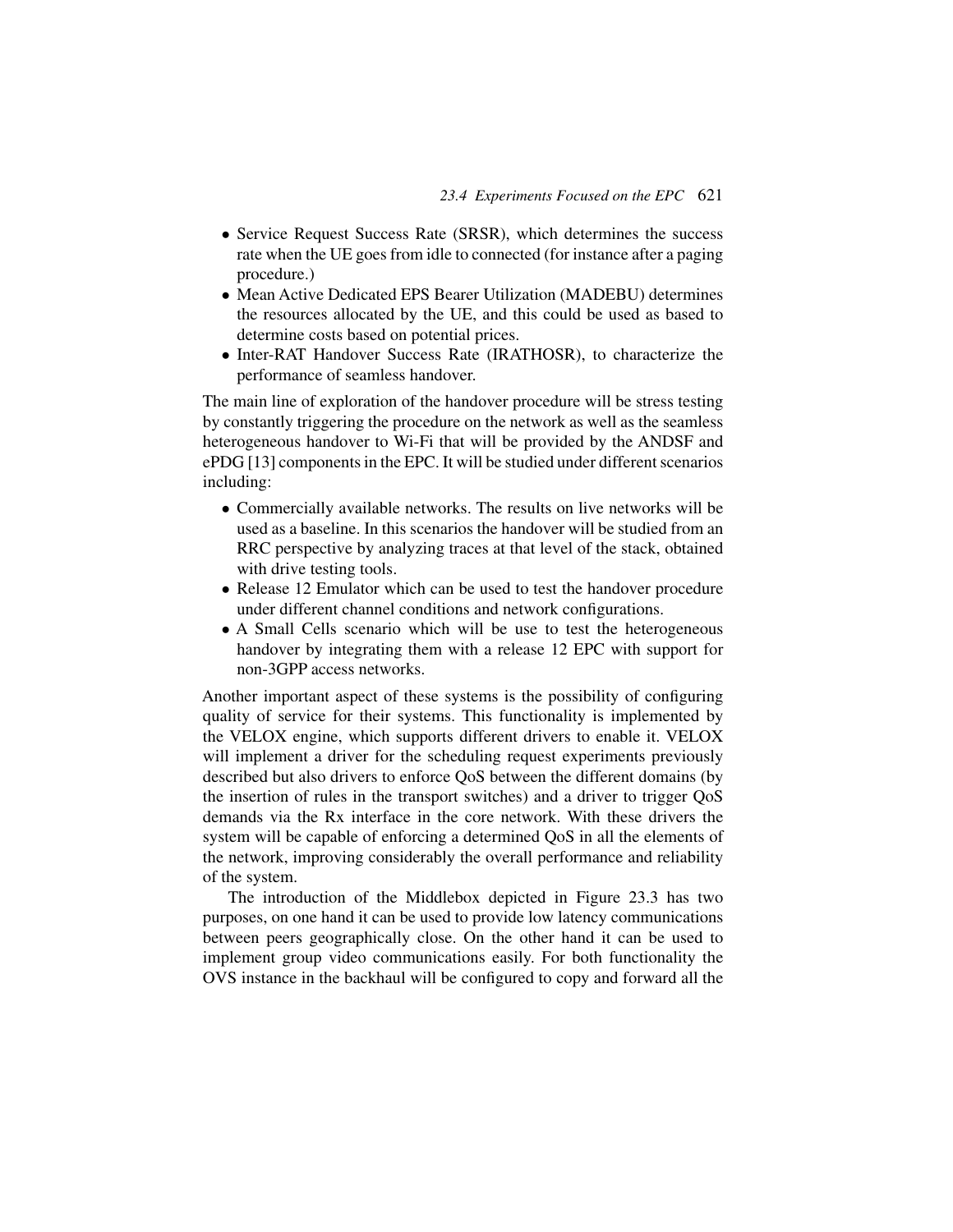control plane traffic to the Middlebox. The Middlebox will analyze this traffic in order to produce a database of all the UEs connected as well as information about the *tunnel endpoint identifier* (TEID) of their tunnels, the endpoints addresses (the addresses of the eNodeB and the SGW) and details on the QoS configuration. The data plane will be redirected to the Middlebox (it will not be sent to the EPC) that will decide if it is able to process the traffic locally or if it has to forward it to the EPC. In the case that the final destination of the traffic is a user or a service registered in the Middlebox, the Middlebox will remove the GTP transport headers and redirect it to the appropriate peer. In the rest of the cases the traffic will be forwarded as usual to the EPC. With this approach the latency could be reduced up to 78% [14] as it reduce the transit times of the backhaul, EPC and transport networks.

## **23.5 Conclusion**

These set of experiments designed in the Q4Health project will improve the performance and increase the functionality of the BlueEye project. Furthermore the project will produce an integrated experiment combining all the developments of the project. The objective of this final experiment is to showcase the platform to potential users of the testbed and the BlueEye system.

The combined experimental platform provides a very realistic end-to-end network, with access to the configuration of almost all of the levels of the stack. The functionality covered by the platform is focused in improving the innovation capabilities of the platform's users, but also with an eye in the latest communication trends trying to incorporate tools that enables the latest industry state of the art and best practices.

The development of 5G prototypes both of EPC components and enhanced LTE radio access will boost the number of users the platforms can attract and will also result in scientific contributions. BlueEye will be optimized to support current and future mobile communications in different markets which will boost the business opportunities of the platform.

## **References**

[1] Cesar A. Garcia-Perez, Alvaro Rios, Pedro Merino, Kostas Katsalis, Navid Nikaein, Ricardo Figueiredo, Donal Morris, and Terry O'Callaghan. Q4Health: Quality of service and prioritisation for emergency services in the LTE RAN stack. In *Networks and Communications (EuCNC), 2016 European Conference on*, June 2016.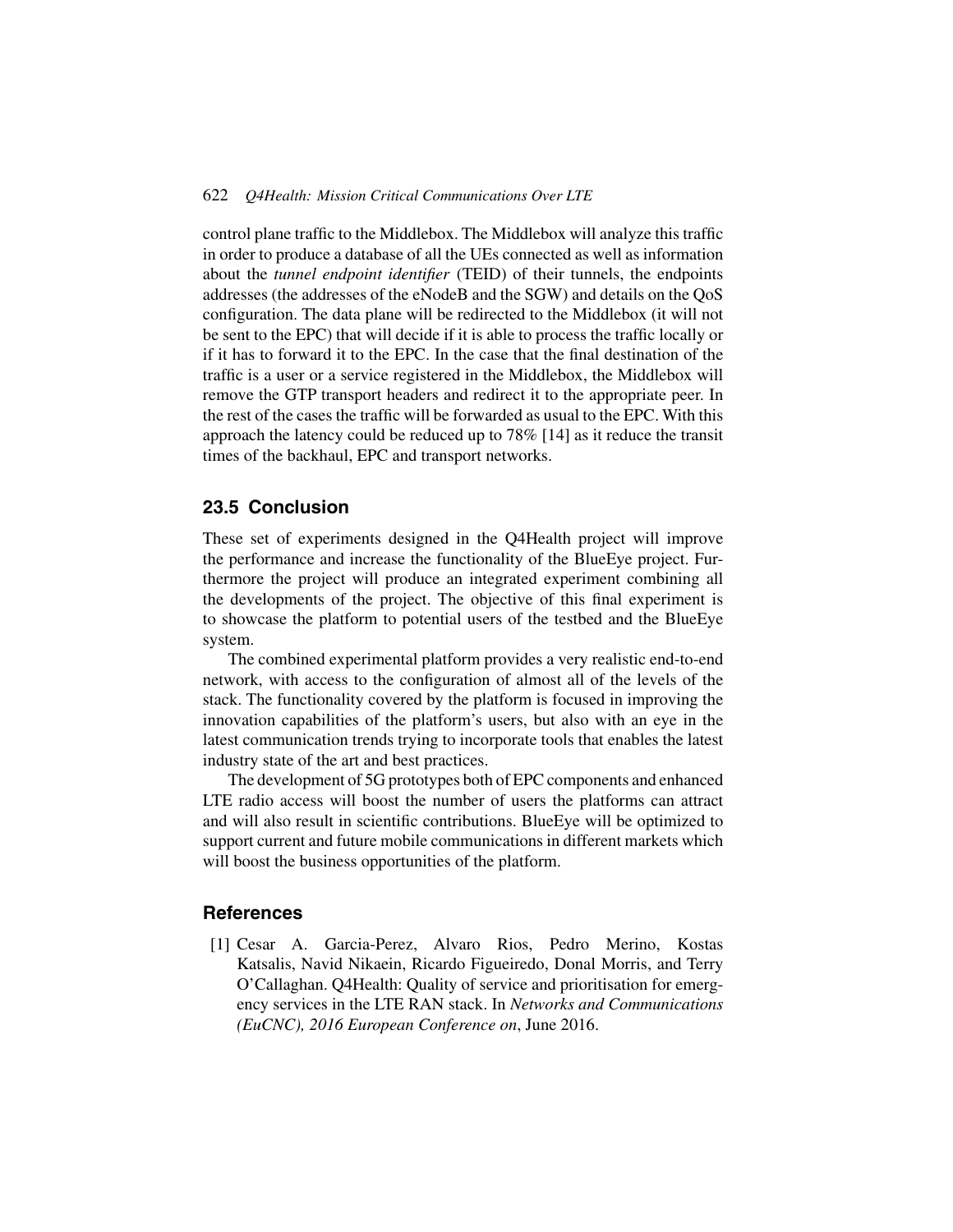- [2] A. Díaz Zayas, C. A. García Pérez, and P. Merino Gomez. PerformLTE: Atestbed for LTE testing in the future internet. In *Wired/Wireless Internet Communications: 13th International Conference, WWIC 2015, Malaga, Spain, May 25–27, 2015, Revised Selected Papers*, volume 9071, page 46. Springer, 2015.
- [3] Florian Kaltenberger, Raymond Knopp, Navid Nikaein, Dominique Nussbaum, Lionel Gauthier, and Christian Bonnet. OpenAirInterface: Open-source software radio solutions for 5G. *In EUCNC 2015, European Conference on Networks and Communications, 29 June–02 July 2015, Paris, France*, Paris, FRANCE, 06 2015.
- [4] ITU. Performance and quality of service requirement for international mobile telecommunications-2000 (IMT-2000) access networks. ITU Recommendation ITU-R M.1079-2, International Telecommunication Union, 2003.
- [5] T. Doumi, M. F. Dolan, S. Tatesh, A. Casati, G. Tsirtsis, K. Anchan, and D. Flore. LTE for public safety networks. *Communications Magazine, IEEE*, 51(2):106–112, February 2013.
- [6] A. P. Avramova, S. Ruepp, and L. Dittmann. Towards future broadband public safety systems: Current issues and future directions. In *Information and Communication Technology Convergence (ICTC), 2015 International Conference on*, pages 74–79, Oct 2015.
- [7] R. Ferrus and O. Sallent. Extending the lte/lte-a business case: Missionand business-critical mobile broadband communications. *Vehicular Technology Magazine, IEEE*, 9(3):47–55, Sept 2014.
- [8] A. Kumbhar and I. Guvenc. A comparative study of land mobile radio and lte-based public safety communications. In *SoutheastCon 2015*, pages 1–8, April 2015.
- [9] A. Diaz Zayas, C. A. Garcia Perez, and P. M. Gomez. Third-generation partnership project standards: For delivery of critical communications for railways. *IEEE Vehicular Technology Magazine*, 9(2):58–68, June 2014.
- [10] NGMN Alliance. NGMN 5G White Paper. Technical report, Next Generation Mobile Networks, February 2015.
- [11] P. Ameigeiras, J. J. Ramos-munoz, L. Schumacher, J. Prados-Garzon, J. Navarro-Ortiz, and J. M. Lopez-soler. Link-level access cloud architecture design based on sdn for 5G networks. *IEEE Network*, 29(2):24–31, March 2015.